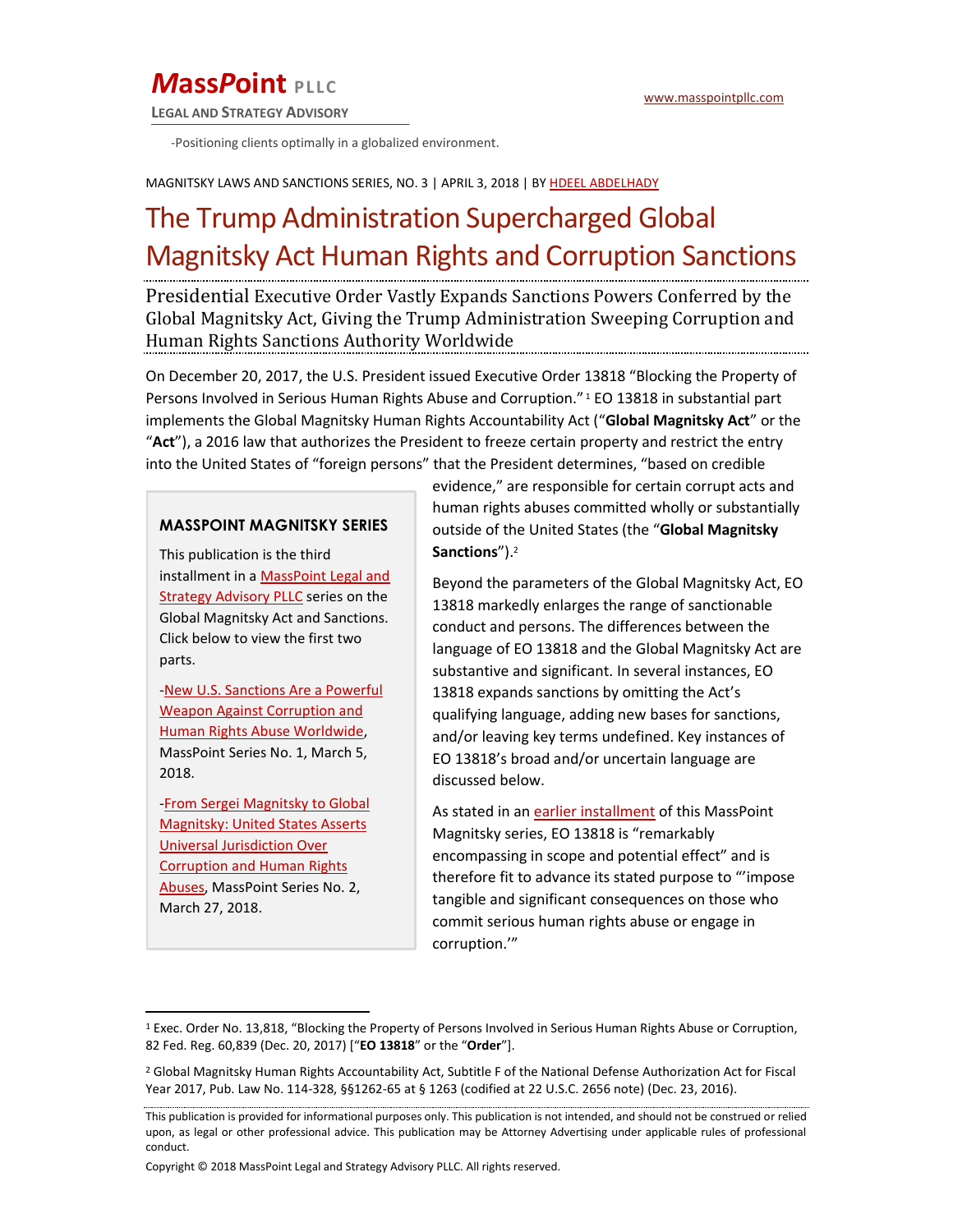## EO 13818 Invokes Sanctions Authority Beyond the Global Magnitsky Act

Before addressing the specific ways in which EO 13818 supercharged the Global Magnitsky Act's sanctions provisions, it is necessary to identify the legal underpinning of the Order's expansiveness. EO 13818 declares, pursuant to the International Emergency Economic Powers Act,<sup>3</sup> a "national emergency" with respect to "serious human rights" abuses and a broad range of corrupt acts that threaten "the stability of international political and economic systems" and "constitute an unusual an extraordinary threat to the national security, foreign policy, and economy of the United States."4

The declaration of a national emergency is legally consequential because the Global Magnitsky Act does not require the President to declare a national emergency to implement the sanctions it authorizes.<sup>5</sup> By declaring a national emergency and invoking the IEEPA, EO 13818 relies on the IEEPA as independent legal authority for its provisions that exceed or appear to exceed the scope of sanctions authority conferred by the Global Magnitsky Act.<sup>6</sup>

As a practical matter, the President's invocation of IEEPA powers indicates that the Trump Administration, in principle at least, may have plans to more broadly employ sanctions to combat corruption and human rights abuses, in tandem with or separately from U.S. laws that target or provide remedies for certain corrupt conduct or human rights abuses committed substantially or entirely outside of the United States (e.g., in connection with bribery punishable under the Foreign Corrupt Practices Act or human rights abuses actionable by aliens under the Alien Tort Claims Act).<sup>7</sup>

<sup>&</sup>lt;sup>3</sup> International Emergency Economic Powers Act, 50 U.S.C. § 1701.

<sup>&</sup>lt;sup>4</sup> EO 13818, preamble.

<sup>&</sup>lt;sup>5</sup> Global Magnitsky Act, Pub. Law No. 114-328, § 1263(b)(1)(B) (stating that "the requirements of section 202 of the. .. [IEEPA] . . . shall not apply for the purposes of . . . [the imposition of sanctions]."

<sup>&</sup>lt;sup>6</sup> The Global Magnitsky Act and the IEEPA are the key legal authorities supporting EO 13818. It is worth noting also that EO 13818 invokes the following additional legal authorities: National Emergencies Act (50 U.S.C. 1601 et. seq.), section 212(f) of the Immigration and Nationality act of 1952 (8 U.S.C. 1182(f)), and section 301 of title 3, United States Code (authorizing the President to delegate authority to certain heads of Executive Branch departments or agencies). EO 13818, preamble.

<sup>&</sup>lt;sup>7</sup> Foreign Corrupt Practices Act of 1977, 15 U.S.C. §§ 78dd-1, et seq. (a federal law that essentially prohibits the bribery of foreign officials to gain business advantage and applies to private parties who bribe or attempt or conspire to bribe foreign government officials and are within the legal jurisdiction of the United States by virtue of their U.S. nationality, presence in the United States, or links between the United States and their overseas corrupt acts, attempts, or conspiracies); Alien Tort Claims Act, 28 U.S.C. § 1350 (enacted as part of the Judiciary Act of 1789 and vesting U.S. district courts with original jurisdiction of "any civil action by an alien for a tort only, committed in violation of the law of nations or a treaty of the United States.").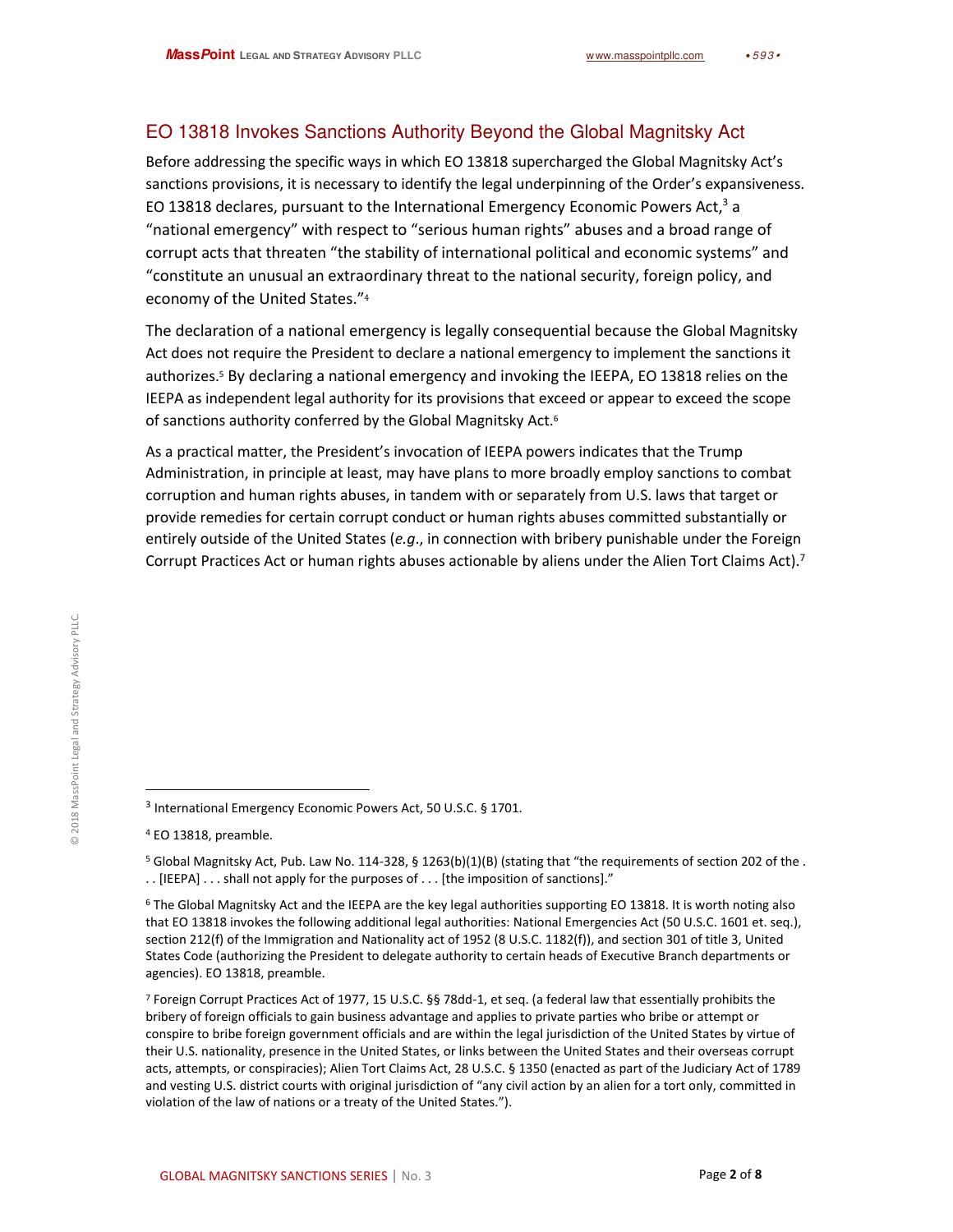## Human Rights Abusers and Their Enablers Are Sanctionable Under EO 13818 and the Global Magnitsky Act

#### EO 13818's Human Rights Language is Broader Than the Language of the Global **Magnitsky Act**

The Global Magnitsky Act authorizes sanctions against any foreign person that the President determines.

> based on credible evidence . . . is responsible for extrajudicial killings, torture, or other gross violations of internationally recognized human rights committed against individuals in any foreign country who seek . . . to expose illegal activities by government officials . . . or obtain, exercise, defend, or promote internationally recognized human rights and freedoms, such as the freedoms of religion, expression, association, and assembly, and the rights to a fair trial and democratic elections.<sup>8</sup>

In addition, the Act sanctions enablers of human rights abuses, specifically those who, in connection with human rights abuses, act as agents or otherwise on behalf of perpetrators.<sup>9</sup>

In contrast to the Global Magnitsky Act, under EO 13818, "any foreign person" determined "to be responsible for, or to have directly or indirectly engaged in, serious human rights abuse" is a blocked person.<sup>10</sup> EO 13818 does not limit the scope of "serious human rights abuses" or provide illustrations, but the Global Magnitsky Act does, albeit inconclusively. While the phrase "internationally recognized human rights" has no universally accepted fixed meaning and is not given one by the Global Magnitsky Act, it nevertheless can have a limiting effect on the scope of human rights abuses sanctionable under the Act, particularly when that phrase is read in conjunction with the Act's illustrations of human rights abuses.<sup>11</sup>

 $9$  Id. at § 1263(a)(1)(2).

<sup>10</sup> EO 13818, § 1(a)(ii) (emphasis added).

<sup>&</sup>lt;sup>8</sup> Global Magnitsky Act, Pub. Law No. 114-328, § 1263(a)(1) (emphasis added). The Global Magnitsky Act defines "gross violations" as that term is defined in the Foreign Assistance Act of 1961 at 22 U.S.C. § 2304(d)(1) that: "'gross violations of internationally recognized human rights' includes torture or cruel, inhuman, or degrading treatment or punishment, prolonged detention without charges and trial, causing the disappearance of persons by the abduction and clandestine detention of those persons, and other flagrant denial of the right to life, liberty, or the security of person." It is not so clear that the examples of human rights enumerated in the Act are "internationally recognized." Nor is it clear what "internationally recognized" means—e.g., recognized in international (widely adopted multilateral) treaties or by international courts or tribunals that currently have or in the past had consentbased jurisdiction of actions arising in an appreciable number of countries. In any case, it is clear that the illustrative examples of human rights comport with the language of the U.S. Constitution and American Constitutional Law.

As discussed in the second installment of this MassPoint Magnitsky Series, the Global Magnitsky Act has its roots in the Sergei Magnitsky Rule of Law Accountability Act of 2012, particularly its human rights provisions that respond to the circumstances of and surrounding the detention and death of Russian lawyer and whistleblower Sergei Magnitsky.

<sup>&</sup>lt;sup>11</sup> Notably, "internationally recognized human rights" is used in the Rome Statute of the International Criminal Court (ICC), but the United States is not a party to that statute and, accordingly, has not submitted to the jurisdiction of the ICC. The United States has signed, but not ratified, the Rome Statute. The Rome Statute provides in pertinent part that:

The application and interpretation of law pursuant to this . . . [statute] must be consistent with internationally recognized human rights, and be without any adverse distinction founded on grounds such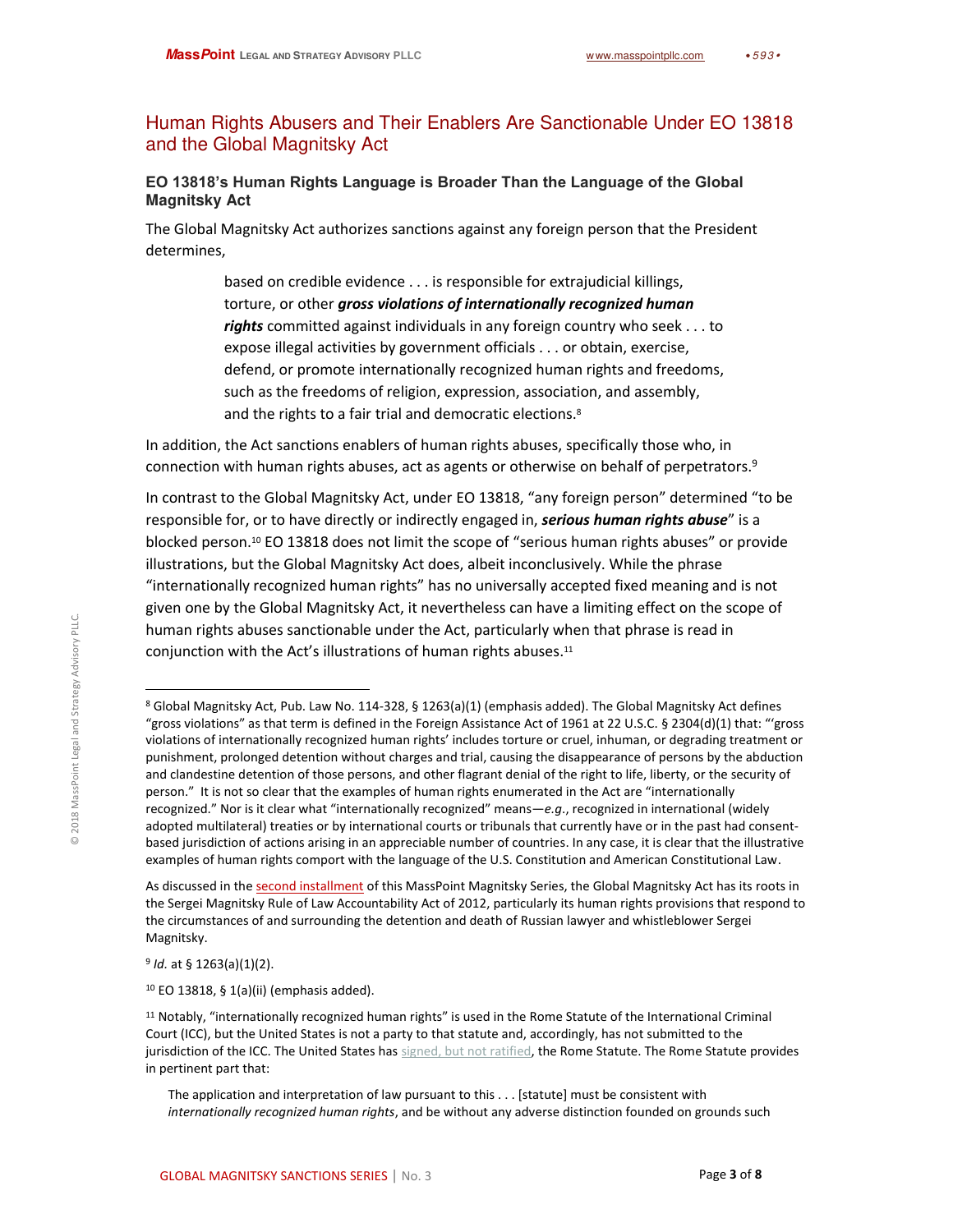If disputed, the scope of EO 13818 and the Global Magnitsky Act's human rights provisions may well be resolved by American courts.<sup>12</sup> For now, it is sufficient to note that a plain reading of EO 13818's human rights language indicates that it is broader in scope and potential reach than the Global Magnitsky Act.

## The Global Magnitsky Sanctions Define Corruption Broadly and Directly **Sanction Foreign Government Officials for Corrupt Acts**

Under the Global Magnitsky Act, a "foreign person" who is a "government official, or senior associate of such an official" is sanctionable for corruption if such a person is

> responsible for, or complicit in, ordering, controlling, or otherwise directing, acts of significant corruption, including the expropriation of private or public assets for personal gain, corruption related to government contracts or the extraction of natural resources, bribery, or the facilitation or transfer of the proceeds of corruption to foreign jurisdictions . . . or has materially assisted, sponsored, or provided financial, material, or technological support for, or goods and services in support of  $\dots$  [such] corruption].<sup>13</sup>

The Global Magnitsky Act's corruption provisions are significant not only because they directly target foreign government officials, but also because they define corruption broadly, in contrast to typical anti-corruption laws that tend to target only bribery.

With respect to corruption and persons sanctionable for corrupt acts, EO 13818 casts a much wider net. As discussed below, among its various extensions of the Global Magnitsky Act, the Order applies to current *and former* foreign government officials and *any person* "acting for or on their behalf," rather than just their "senior associates."<sup>14</sup>

## EO 13818 Significantly Expands the Range of Conduct and Persons Sanctionable for Corruption

EO 13818 provides, in pertinent part that "any foreign person determined . . . to be a current or former government official, or a person acting for or on behalf of such an official, who is responsible for or complicit in, or has directly or indirectly engaged in" the following acts is a blocked (sanctioned) person:

(1) "corruption, including the misappropriation of state assets, the expropriation of private assets for personal gain, corruption related to government contracts or the extraction of natural resources, or bribery; or

as gender . . . age, race, colour, language, religion or belief, political or other opinion, national, ethnic or social origin, wealth, birth or other status.

Rome Statute of the International Criminal Court, Art. 21(3) (Applicable Law).

<sup>&</sup>lt;sup>12</sup> It is worth noting that another recent law, Countering America's Adversaries Through Sanctions Act, Pub. Law No. 115-44, 131 Stat 886 (August 2, 2017) (often referred to as "CAASTA"), also employs the "internationally recognized human rights" language and authorizes sanctions for human rights abuses in Russia, Iran and North Korea.

<sup>&</sup>lt;sup>13</sup> Global Magnitsky Act, Pub. Law No. 114-328, § 1263(a)(3)-(4).

<sup>&</sup>lt;sup>14</sup> EO 13818 at § 1(a)(B).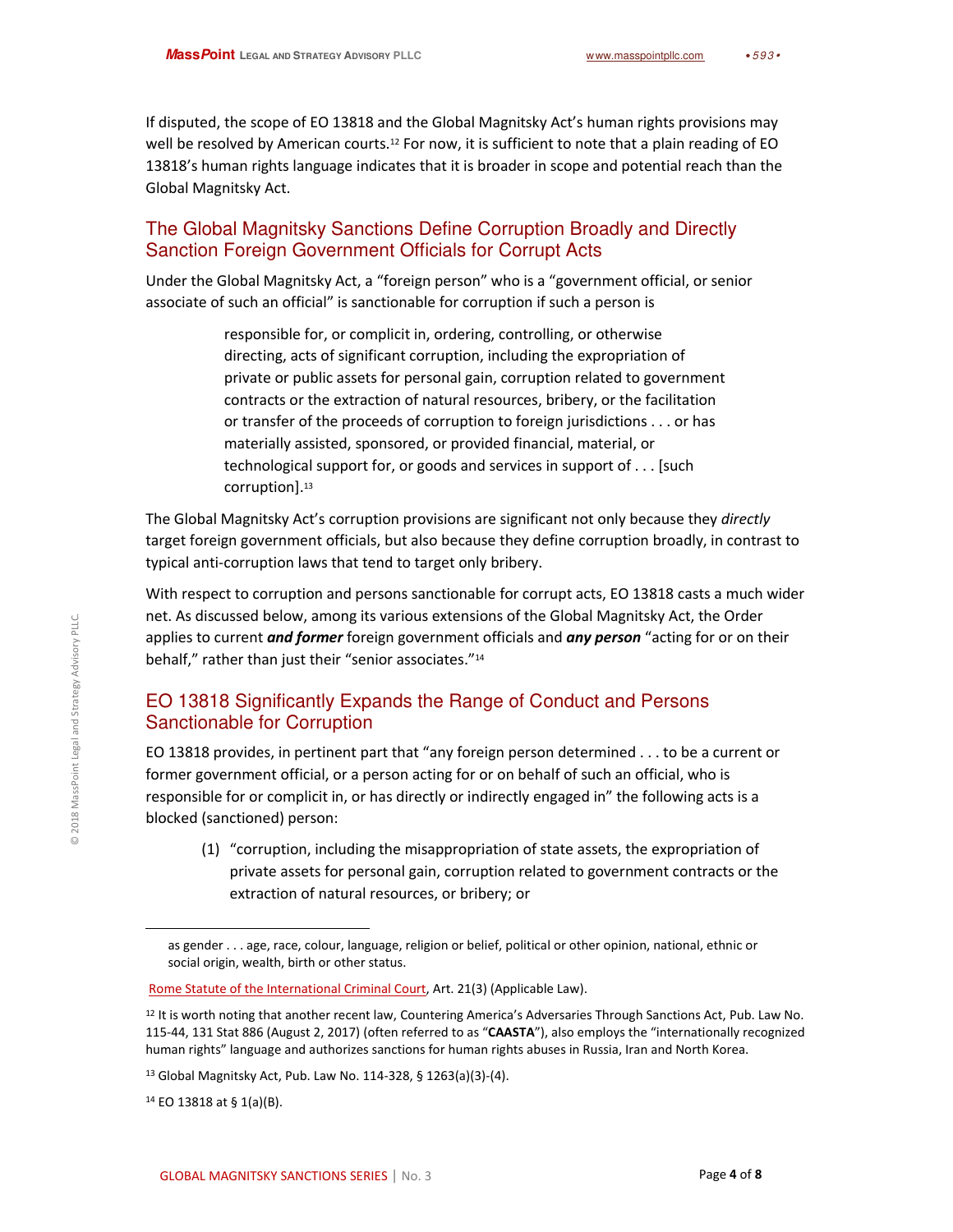(2) the transfer or the facilitation of the transfer of the proceeds of corruption."15

The expansive scope and effect of these corruption provisions, and others, are discussed specifically below.

#### EO 13818 Applies to "Corruption," Not Just "Significant Corruption"

Under EO 13818, parties can be sanctioned for "corruption" and not, as the Global Magnitsky Act provides, for only "significant corruption." While the Global Magnitsky Act illustrates, but does not categorically define, "significant corruption," the omission by EO 13818 of the modifier "significant," along with the other language differences discussed herein, expand the President's anti-corruption sanctions authority beyond the boundaries of the Global Magnitsky Act.

#### <span id="page-4-0"></span>EO 13818 Reaches Current and Former Government Officials (Rather Than Just Current Officials) and All Persons (Not Just "Senior Associates") Acting for or on Their Behalf

EO 13818 applies to "current or former government official[s]," while the Global Magnitsky Act covers only "government official[s]" (present tense).<sup>16</sup> In addition, EO 13818 applies, without limitation, to "person[s] acting for or on behalf of" current or former government officials, but the Act applies only to "senior associate[s] of such . . . official[s]."<sup>17</sup> Relative to the Global Magnitsky Act and generally, EO 13818's applicability to *all "persons acting for or on behalf of"* current or former government officials brings within its reach a remarkably wide range of foreign government, government-affiliated and private parties.

EO 13818's requirement that persons acting on behalf of current or government officials be "responsible for or complicit in" covered corrupt acts has a potential narrowing effect, but the nature and extent of any narrowing effect is not clear as the Order does not elaborate on the meaning of "responsible for" or "complicit in." For example, where a transfer of corrupt proceeds (discussed below) is done by or through a foreign bank, it is not clear if such a foreign bank would be "responsible" or "complicit," including if the bank conducted adequate due diligence but nevertheless failed to detect the illicit source of funds.

<sup>&</sup>lt;sup>15</sup> *Id.* at § 1(a)(ii)(B).

<sup>&</sup>lt;sup>16</sup> EO 13818, §1(a)(ii)(B) (emphasis added); Global Magnitsky Act, Pub. Law No. 114-328, § 1263(a)(3).

<sup>&</sup>lt;sup>17</sup> Id. (emphasis added). The use of "senior associate" in the Act likely tracks U.S. and international frameworks that delineate which associates of current or former government officials merit scrutiny, particularly on the part of banks and certain other financial institutions for anti-money laundering purposes. For example, the USA Patriot Act (amending the Bank Secrecy Act) and regulations issued thereunder require banks to conduct enhanced due diligence of "close associates" of Senior Foreign Political Figures (SFPF). A "close associate" of an SFPF is "a person who is widely and publicly known to maintain an unusually close relationship with the senior foreign political figure, and includes a person who is in a position to conduct substantial domestic and international financial transactions on behalf of the senior foreign political figure." See, e.g., Federal Financial Institutions Examination Council, Bank Secrecy Act Anti-Money Laundering Examination Manual, Politically Exposed Persons-Overview (discussing the steps banks are required to take to detect and avoid being used to transfer or hide the proceeds of corruption). A Senior Foreign Political Figure (SFPF), as defined and treated by U.S. laws and regulations, is roughly the equivalent of a Politically Exposed Person (PEP) as that term is defined by international anti-money laundering standards, particularly those promulgated by the Financial Action Task Force (FATF). See, e.g., Financial Action Task Force, FATF Guidance, Politically Exposed Persons, June 2013. The links between corruption and money laundering are noted briefly herein.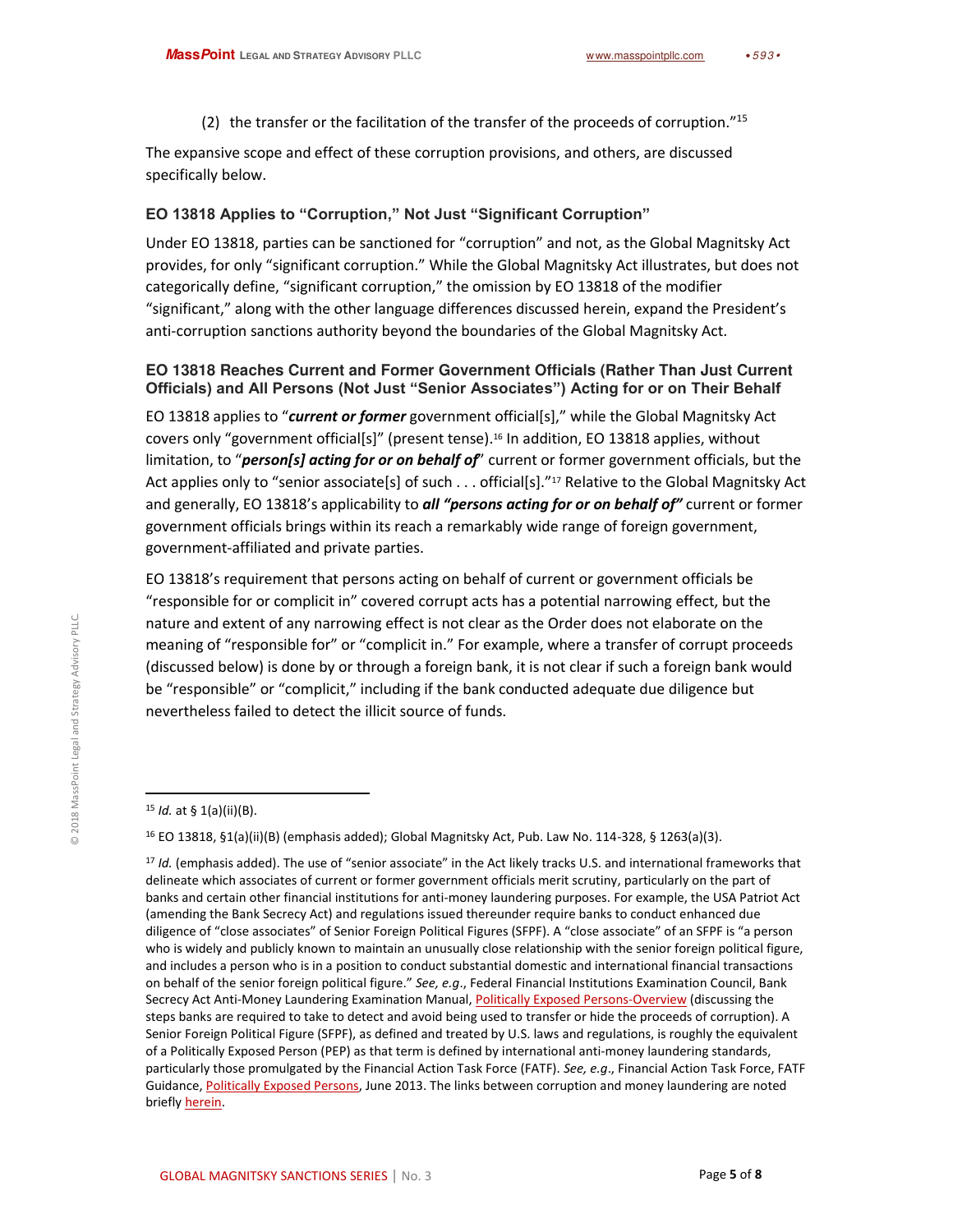#### EO 13818 Sanctions the "Misappropriation of State Assets," Rather Than Just "Expropriation of Public Assets for Personal Gain"

EO 13818 includes in its definition of corruption the "*misappropriation of state assets*" (and distinguishes "misappropriation" from "expropriation of private assets").<sup>18</sup> The Global Magnitsky Act's analogue provision addresses the "expropriation of private or public assets for personal gain" as an example of "significant corruption," but does not cover "misappropriation."<sup>19</sup> Here again, the differences between EO 13819 and the Global Magnitsky Act are significant.

For example, vis-à-vis public and private assets, the term "misappropriation" captures a wider range of conduct than "expropriation."20 Also, unlike the Global Magnitsky Act, the Order does not require that "misappropriation" be carried out for personal gain, or for any particular purpose—an act of "misappropriation" alone is sufficient. Thus, for example, under EO 13818, a low level state employee or other party who, by a routine or other act, "misappropriates" state assets for the gain of another (e.g., a higher ranking government official), could conceivably be liable for the corrupt act of "misappropriation of state assets."

#### EO 13818 Applies to All Persons Who Facilitate the Transfer of Corrupt Proceeds Anywhere, Not Just to Government Officials and Their Senior Associates Who Transfer **Corrupt Proceeds to Foreign Jurisdictions**

Under EO 13818, the "transfer or the facilitation of the transfer" of corrupt proceeds by a "current or former government official, or a person acting for or on behalf of such an official" is sanctionable corruption, if the person acting was responsible for, complicit in, or directly or indirectly engaged in the transfer.<sup>21</sup> On transfers of corrupt proceeds, the Global Magnitsky Act is comparatively limited in scope and reach. The Act authorizes sanctions for "the facilitation or transfer of the proceeds of corruption to foreign jurisdictions" by "a government official or a senior associate of such an official."<sup>22</sup> The language differences are consequential.

First, and as noted above, under EO 13818, both current and former foreign government officials have sanctions exposure, while *only current officials* are covered by the Global Magnitsky Act. Second, and crucially, under EO 13818, any person-not just a "senior associate" of current foreign government officials—is sanctionable for transferring or facilitating the transfer of corrupt proceeds. Thus, foreign banks, individuals, businesses, state-owned enterprises, or other parties could be sanctioned for transferring or facilitating the transfer of corrupt proceeds if the additional and ambiguous criteria of EO 13818 (i.e., responsibility or complicity) are met.

Third, EO 13818 applies to *transfers of corrupt proceeds anywhere*, and not just to "foreign jurisdictions." Presumably, EO 13818 covers transfers of corrupt proceeds within one country or legal jurisdiction. If so, the operation of this provision would likely present practical challenges, as

<sup>&</sup>lt;sup>18</sup> EO 13818, § 1(ii)(B)1) (emphasis added).

<sup>&</sup>lt;sup>19</sup> EO 13818, § 1(ii)(B)(1); Global Magnitsky Act, Pub. Law No. 114-321, § 1263(a)(3).

<sup>&</sup>lt;sup>20</sup> The Global Magnitsky Act's use of "expropriation" vis-à-vis state assets seems somewhat odd, as the term is often understood to refer to the taking of private property by state actors, rather than the misuse of state assets. EO 13818, as discussed above, distinguishes between "misappropriation of state assets" and "expropriation of private assets for personal gain." EO 13818 at § 1(ii)(B)(1).

<sup>&</sup>lt;sup>21</sup> EO 13818, §1(a)(B)(2) (emphasis added).

<sup>&</sup>lt;sup>22</sup> Global Magnitsky Act, Pub. Law No. 114-328, § 1263(a)(3) (emphasis added).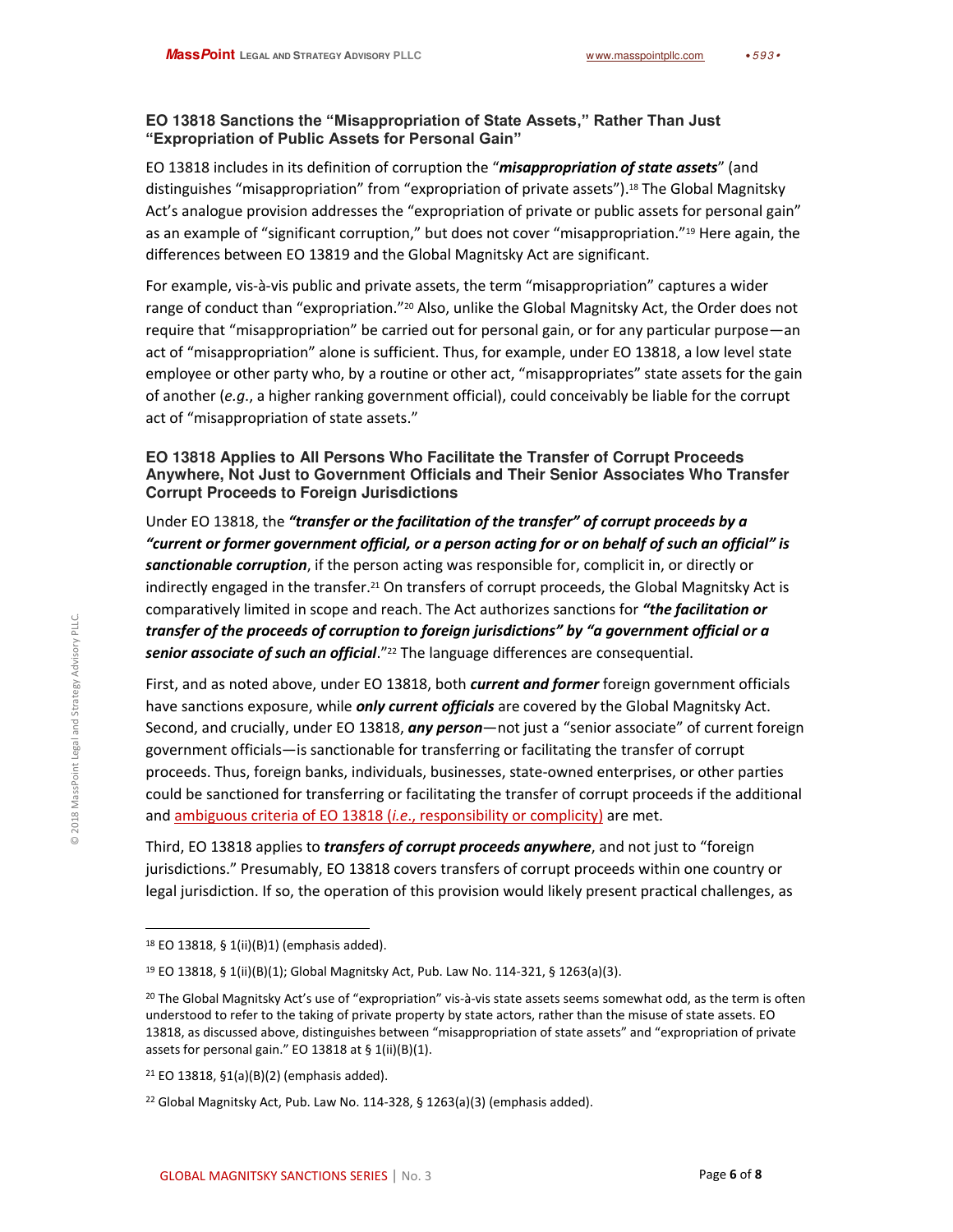accessing information and evidence pertaining to domestic transfers of money or other proceeds would, as general matter, be relatively difficult (but certainly not impossible) for U.S. authorities.

That said, and as discussed in a forthcoming installment of this MassPoint Magnitsky series, the Global Magnitsky Act expressly carves out roles in the sanctions designation process for Congress, the U.S. Department of State, foreign governments, and NGOs, all of whom may provide "credible evidence" of sanctionable conduct for the purpose of identifying and designating sanctionable persons. Thus, within the Global Magnitsky Sanctions framework, a number of local and international information sources, from within and outside of the U.S. government, are available and must be considered by the President "in determining whether to impose sanctions."<sup>23</sup> It is likely that one or more of these sources of "credible information" would be well-positioned to access and provide information about domestic transfers of corrupt proceeds.

#### <span id="page-6-0"></span>**Transfers of Corrupt Proceeds- Anti-Money Laundering Nexus**

Of course, where there are transfers or attempted transfers of the proceeds of corruption, there will also be efforts to conceal the illicit origins of such proceeds. Accordingly, parties sanctioned, flagged, or investigated for or in connection with transfers of corrupt proceeds may also find themselves facing liability under U.S. and/or foreign anti-money laundering laws.<sup>24</sup>

#### EO 13818 Imposes Strict Liability and Vicarious Liability for Corruption on Current and Former "Leaders" or "Officials" of Private and State-Owned Entities

Extraordinarily under EO 13818, a current and former "leader or official" of "an entity, including any government entity, that has engaged in, or whose members have engaged in" corruption covered by the Order is sanctionable where the corrupt acts "relate[] to the leader's or official's **tenure.**"<sup>25</sup> As the foregoing language indicates, this provision applies not just to government entities, but to any entity—private or government. As to the definition of a "leader" or "official," EO 13818 does not define the terms. Presumably, a "leader" or "official" would encompass, at minimum, directors and officers of "an entity."

This provision of EO 13818 is remarkable as it imposes on the "leaders" and "officials" of private and government entities strict and vicarious liability for the corrupt acts of their entities or entity "members" by virtue only of their leadership roles and without any apparent need to show, on the part of such leaders or officials, intent, participation, actual or constructive knowledge, or negligence with respect to sanctionable corrupt acts. Here, EO 13818 applies to foreign parties

<sup>&</sup>lt;sup>23</sup> Id. at § 1263(c) and (i) (emphasis added) (providing that the "President shall consider . . . information provided jointly by . . . the appropriate congressional committees . . . and credible information obtained by other countries and nongovernmental organizations that monitor violations of human rights" and authorizing an Assistant Secretary of State to submit to the Secretary "the names of foreign persons who may meet the criteria" required to impose sanctions for human rights abuses and corruption.)

<sup>&</sup>lt;sup>24</sup> See, e.g., Hdeel Abdelhady, Cross-Compliance for Financial Institutions: The Anti-Corruption-AML Nexus, Butterworths Journal of International Banking and Financial Law, September 2014.

 $25$  Id. at  $$1(a)(C)(1)$  (emphasis added).